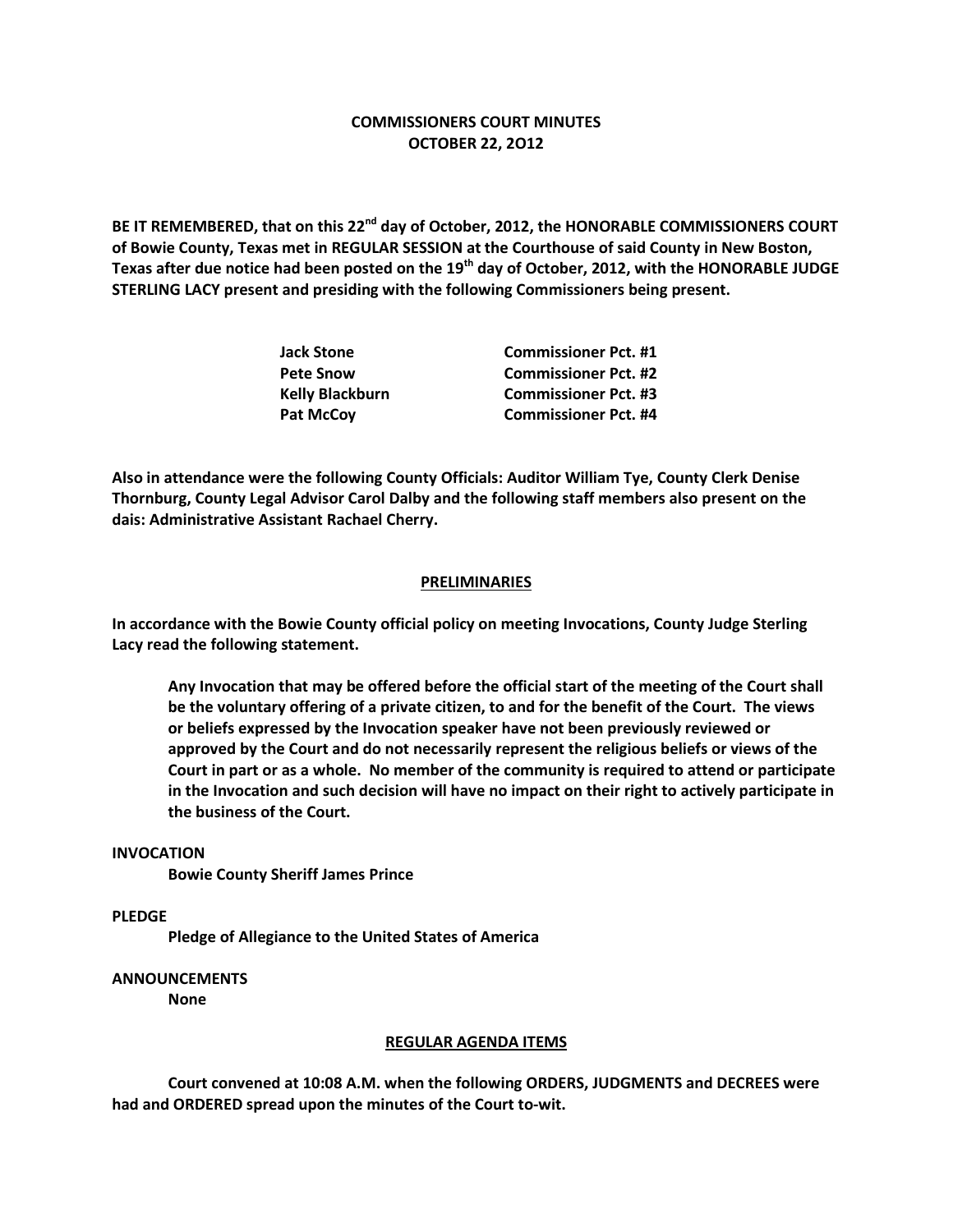**Item 1: There were no Public Comments.**

**Item 2: There were no Commissioners Court response to Public Comments.**

- **Item 3: On this 22nd day of October, 2012, a motion was made by Commissioner Pat McCoy and duly second by Commissioner Pete Snow to approve the Application for Participation in the Texas Short Term Asset Reserve Program-Boyd London. Mr. Boyd London of First Southwest spoke to the Court and introduced Ms. Mica Owens, Account Representative of Tex Star. She explained the details, services, and advantages of participating in the program regarding the investment of \$35 million that we will be receiving. Also speaking to the Court was Ms. Elizabeth Huffmaster, Vice President of First Southwest. Motion was put to a vote and all voted aye and none opposed. Motion carried.**
- **Item 4: On this 22nd day of October, 2012, a motion was made by Commissioner Pete Snow and duly second by Commissioner Kelly Blackburn to approve the Bowie County Investment Report for the Quarter ending September 30, 2012.-Donna Burns. Motion was put to a vote and all voted aye and none opposed. Motion carried.**
- **Item 5: On this 22nd day of October, 2012, a motion was made by Commissioner Jack Stone and duly second by Commissioner Pete Snow to approve a Resolution Amending Authorized Representatives to TexPool Participant Services-Judge Lacy. This Resolution allows the remaining authorized representatives, Auditor William Tye and Treasurer Donna Burns to delete a name (former Treasurer Brice Feasel) from this account. Motion was put to a vote and all voted aye and none opposed. Motion carried.**
- **Item 6: On this 22nd day of October, 2012, a motion was made by Commissioner Pat McCoy and duly second by Commissioner Pete Snow to approve the Certification of Governmental Entity Participation necessary to support Christus St. Michael and Wadley Regional Medical Center under the 1115 Waiver Program-Judge Lacy. Motion was put to a vote and all voted aye and none opposed. Motion carried.**
- **Item 7: On this 22nd day of October, 2012, a motion was made by Commissioner Pete Snow and duly second by Commissioner Pat McCoy to approve the 2012 Tax Roll for Bowie County, Bowie County T1, Bowie County T2 and Bowie County T3-Judge Lacy. Motion was put to a vote and all voted aye and none opposed. Motion carried**
- **Item 8: There were no budget amendments for FY2012-2013.**
- **Item 9: On this 22nd day of October, 2012, a motion was made by Commissioner Jack Stone and duly second by Commissioner Jack Stone and duly second by Commissioner Kelly Blackburn to pay accounts payable. Judge Lacy stated that it is about \$800,000 more than it usually comes up to be and the largest item is to Community Education Centers. Mr. Tye responded and**